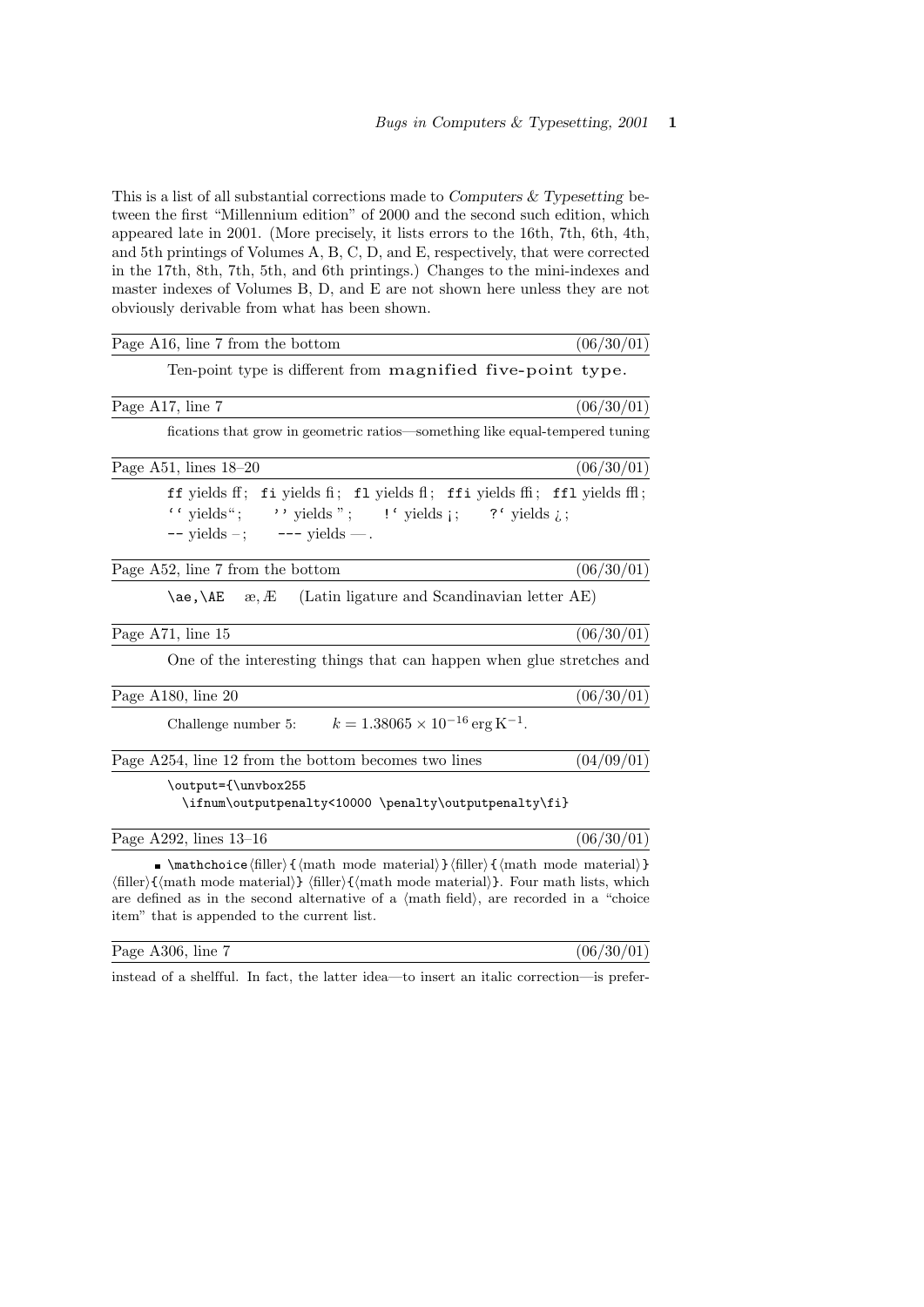| Page A323, line 12 from the bottom                                                                                                                                                                                                                                                                                                                                                                                                                                                                                                                                                                                                                                                                                                | (06/30/01) |
|-----------------------------------------------------------------------------------------------------------------------------------------------------------------------------------------------------------------------------------------------------------------------------------------------------------------------------------------------------------------------------------------------------------------------------------------------------------------------------------------------------------------------------------------------------------------------------------------------------------------------------------------------------------------------------------------------------------------------------------|------------|
| 18.31. \$k=1.38065\times10^{-16}\rm\,erg\,K^{-1}\$.                                                                                                                                                                                                                                                                                                                                                                                                                                                                                                                                                                                                                                                                               |            |
| Page A451, line 15                                                                                                                                                                                                                                                                                                                                                                                                                                                                                                                                                                                                                                                                                                                | (01/30/01) |
| Connecticut Yankee come out with only nine or ten bad hyphens:                                                                                                                                                                                                                                                                                                                                                                                                                                                                                                                                                                                                                                                                    |            |
| Page A451, line 23                                                                                                                                                                                                                                                                                                                                                                                                                                                                                                                                                                                                                                                                                                                | (01/30/01) |
| mo-er-der-mohren-mut-ter-mar-mor-mon-u-menten-macher.                                                                                                                                                                                                                                                                                                                                                                                                                                                                                                                                                                                                                                                                             |            |
| Page A454, lines $23-30$                                                                                                                                                                                                                                                                                                                                                                                                                                                                                                                                                                                                                                                                                                          | (06/30/01) |
| If a suitable starting letter is found, let it be in font $f$ . Hyphenation is aban-<br>doned unless the $\hbar$ - <b>hyphenchar</b> of f is a number between 0 and 255, inclu-<br>sive. If this test is passed, T <sub>F</sub> X continues to scan forward until coming to some-<br>thing that's not one of the following three "admissible items": (1) a charac-<br>ter in font f whose $\lvert \text{locode} \rvert$ is nonzero; (2) a ligature formed entirely from charac-<br>ters of type $(1)$ ; $(3)$ an implicit kern. The first inadmissible item terminates this part<br>of the process; the trial word consists of all the letters found in admissible items. No-<br>tice that all of these letters are in font $f$ . |            |
| Page A461, right column                                                                                                                                                                                                                                                                                                                                                                                                                                                                                                                                                                                                                                                                                                           | (07/08/01) |
| *\char, $43-45$ , 76, 86, 155, 283, 286,                                                                                                                                                                                                                                                                                                                                                                                                                                                                                                                                                                                                                                                                                          |            |
| Page A466, left column                                                                                                                                                                                                                                                                                                                                                                                                                                                                                                                                                                                                                                                                                                            | (07/09/01) |
| *\floatingpenalty, $123-124$ , $272$ , $281$ , $363$ .                                                                                                                                                                                                                                                                                                                                                                                                                                                                                                                                                                                                                                                                            |            |
| Page A473, left column                                                                                                                                                                                                                                                                                                                                                                                                                                                                                                                                                                                                                                                                                                            | (06/30/01) |
| orphans, see widow words.                                                                                                                                                                                                                                                                                                                                                                                                                                                                                                                                                                                                                                                                                                         |            |
| Page B8, line 2                                                                                                                                                                                                                                                                                                                                                                                                                                                                                                                                                                                                                                                                                                                   | (05/04/01) |
| statements will be meaningful. We insert the label 'exit' just before the 'end' of a procedure in                                                                                                                                                                                                                                                                                                                                                                                                                                                                                                                                                                                                                                 |            |
| Page B30, line $-4$                                                                                                                                                                                                                                                                                                                                                                                                                                                                                                                                                                                                                                                                                                               | (05/04/01) |
| <b>begin</b> <i>update_terminal</i> ; {now the user sees the prompt for sure}                                                                                                                                                                                                                                                                                                                                                                                                                                                                                                                                                                                                                                                     |            |
| Page B84, lines 22 and 27                                                                                                                                                                                                                                                                                                                                                                                                                                                                                                                                                                                                                                                                                                         | (05/04/01) |
| <i>ignore</i> = 9 { characters to ignore $(\uparrow \uparrow \mathsf{C})$ }<br>$active\_char = 13$ {characters that invoke macros ( $\sim$ )}                                                                                                                                                                                                                                                                                                                                                                                                                                                                                                                                                                                     |            |
| Page B280, lines 23 and 24                                                                                                                                                                                                                                                                                                                                                                                                                                                                                                                                                                                                                                                                                                        | (04/08/01) |
|                                                                                                                                                                                                                                                                                                                                                                                                                                                                                                                                                                                                                                                                                                                                   |            |

or unset nodes; in particular, each mlist item appears in the variable-size part of mem, so the type field is always present.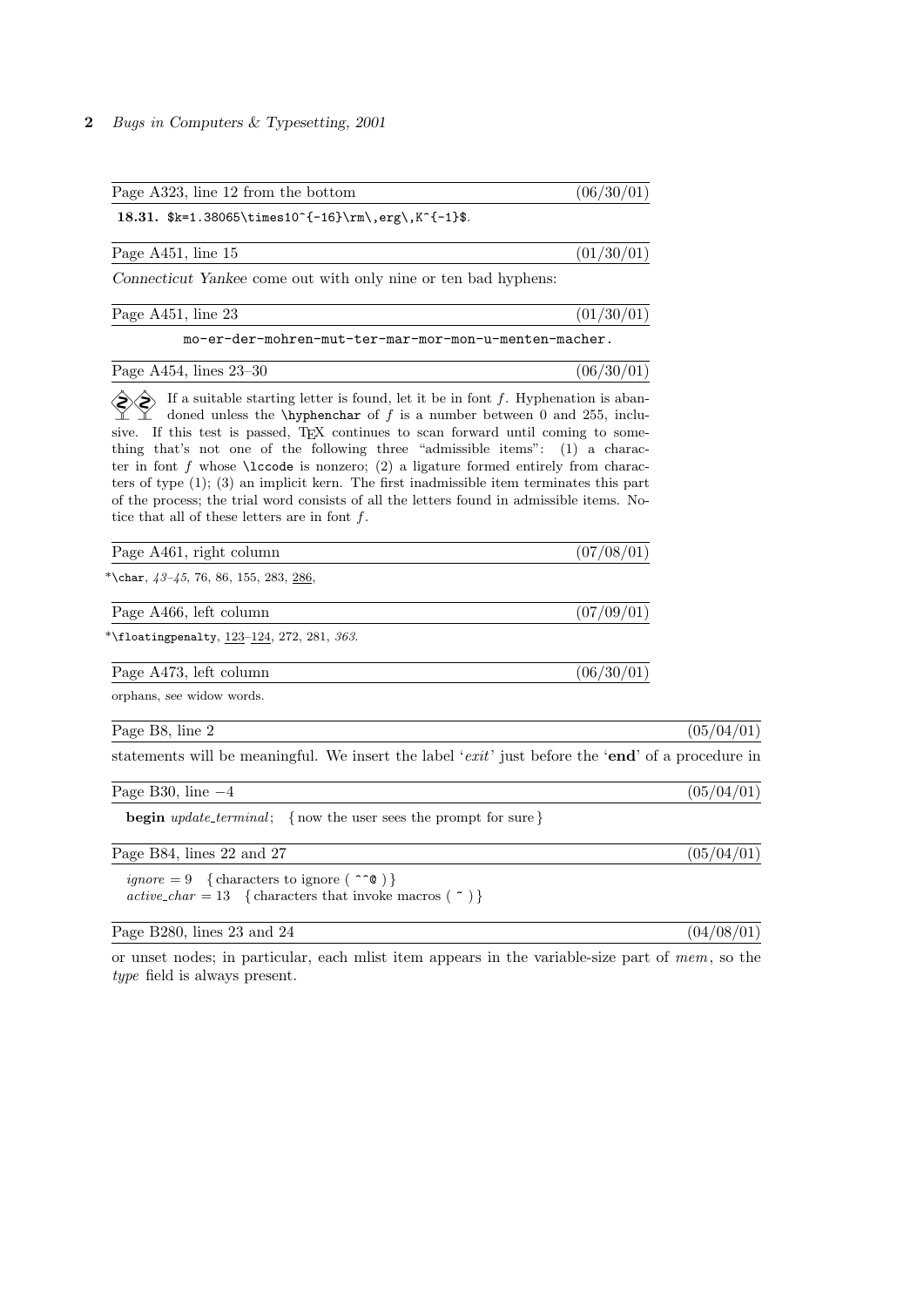| Page B382, line 6                                                                                        | (01/01/01) |
|----------------------------------------------------------------------------------------------------------|------------|
| between 'fl' and 'y', then $m = 2$ , $t = 2$ , and $y_1$ will be a ligature node for 'fl' followed by an |            |
| Page B386, line 11                                                                                       | (04/08/01) |
| $qi(2), qi(6)$ : begin $cur_r \leftarrow rem_byte(q);$ { =:, =:>}                                        |            |
| Page B475, line 12                                                                                       | (07/01/01) |
| {now we are in vertical mode, working on the list that will contain the display }<br>end;                |            |
| Page C204, line 3 from the bottom                                                                        | (07/08/01) |
| slightly. If <i>autorounding</i> $> 1$ , you get even more changes: Paths are perturbed slightly         |            |
| Page C238, lines 9 and 8 from the bottom                                                                 | (07/08/01) |
| tance is length $(z_4 - z_1)$ . But there's a slicker solution: Just calculate                           |            |
| abs ypart $((z_1 - z_2)$ rotated $-\text{angle}(z_3 - z_2)).$                                            |            |
| Page C313, bottom line                                                                                   | (06/30/01) |
| - LA ROCHEFOUCAULD, Maximes (1665)                                                                       |            |
| Page C352, left column                                                                                   | (06/30/01) |
| La Rochefoucauld, François VI, 313.                                                                      |            |
| Page C357, right column                                                                                  | (07/08/01) |
| *true, 55, $64-65$ , 170, 210.                                                                           |            |
| Page D8, line 2                                                                                          | (05/04/01) |
| statements will be meaningful. We insert the label ' $exit'$ just before the 'end' of a procedure in     |            |
| Page D28, line $-8$                                                                                      | (05/04/01) |
| <b>begin</b> <i>update_terminal</i> ; {now the user sees the prompt for sure}                            |            |
| Page D101, line 21                                                                                       | (07/08/01) |
| define subscr_head_loc(#) $\equiv$ # + 1<br>{where $value$ , $subscr$ -head, and $attr$ -head are }      |            |
| Page D180, lines 22 and 23                                                                               | (01/26/01) |

 $(y, -x)$  will appear in node p. Similarly, a fourth-octant transformation will have been applied after the transition, so we will have  $x\text{-}coord(q) = -x$  and  $y\text{-}coord(q) = y$ .